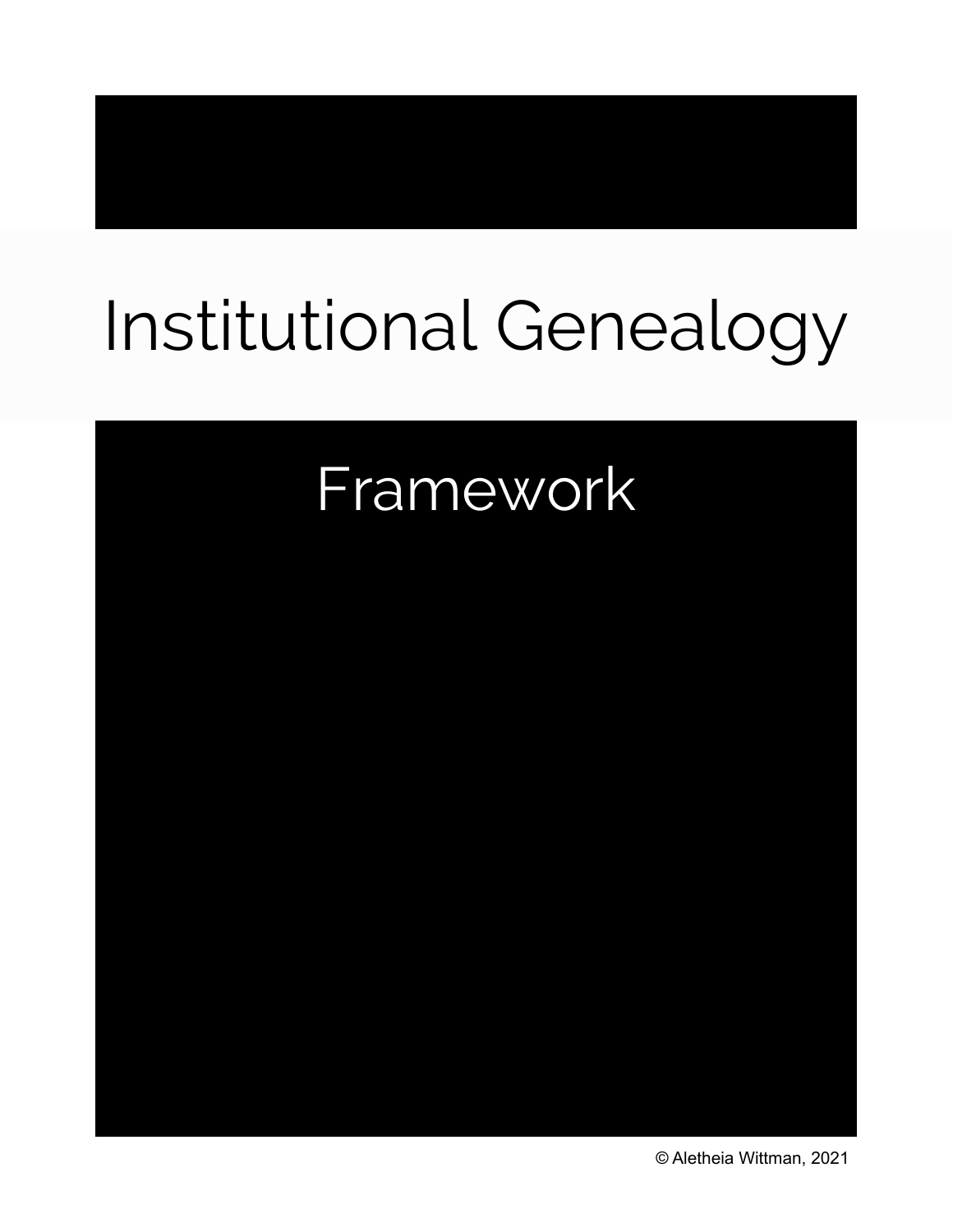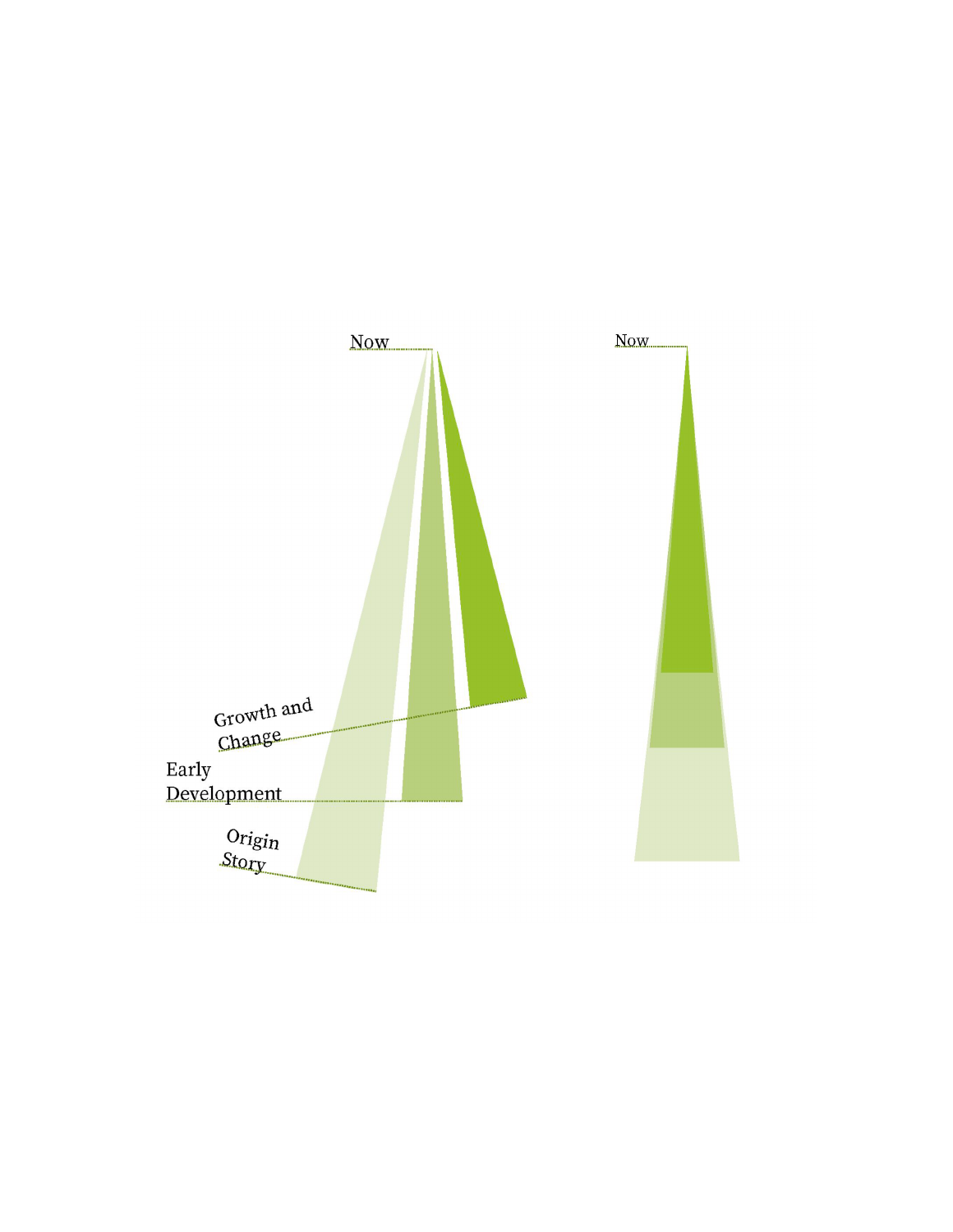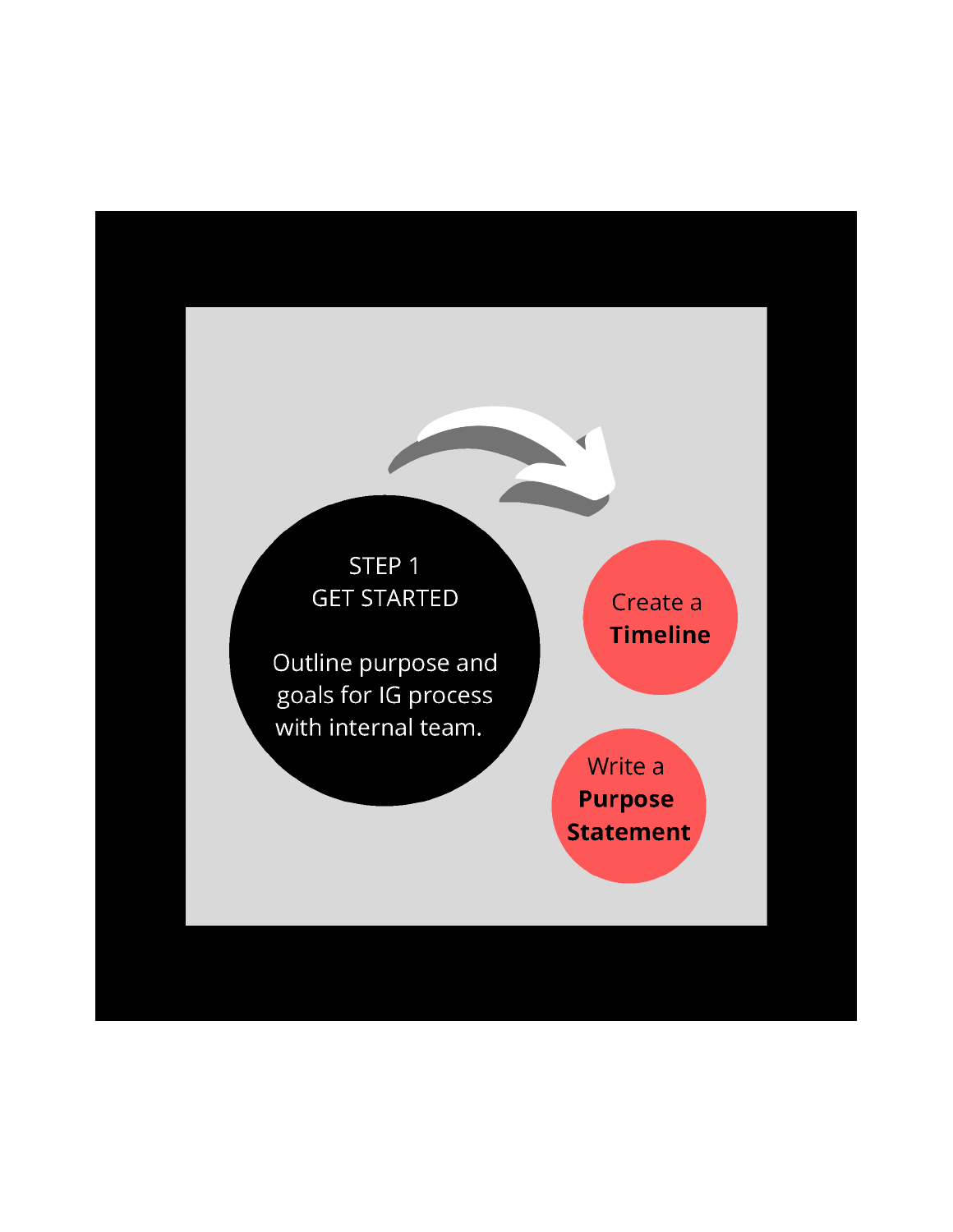#### STEP 1: Institutional Genealogy Purpose Statement

Template (With Example Answers) Draft your own with the blank worksheet on page 5.

- 1. What are your goals for the outcomes of this process? (Consider [SMART goals](https://cce.bard.edu/files/Setting-Goals.pdf) and [Generic Learning Outcomes](https://www.artscouncil.org.uk/measuring-outcomes/generic-learning-outcomes#section-2) a[nd Generic Soc](https://www.artscouncil.org.uk/generic-social-outcomes/importance-gsos#section-1)ial [Outcomes.](https://www.artscouncil.org.uk/generic-social-outcomes/importance-gsos#section-1))
	- *●* Improved awareness for our organization's role in history.
	- *●* Ready to engage with 2-3 areas of our past that have contributed to inequities today.
	- *●* Topics and content to frame a community listening session series intended to respond to and better represent community needs.
- 2. What aspects of your history do you want to learn more about through this process? (The IG timeline tool and conversation guide can support your reflection on how to complete this question.)
	- *●* How did our founding benefactors get money/resources to start this museum?
	- *●* What exclusions contributed to our area being so culturally homogenous for so many years? Did our organization participate in those exclusions? How so?
- 3. How will your museum team work together throughout the institutional genealogy process to ensure success?
	- *●* We will have weekly meetings to share what we learn along the way and so everyone has a say in the process direction.
	- *●* We will devote x hours a week to this.
	- *●* We will be curious about how each other interprets the new information we learn and use those perspectives and curiosity to fuel continuing research.

#### Guiding Principles (discuss, adopt and/or add others):

- *1.* Practice Authenticity When we own our histories, and align our actions, we demonstrate we know who we are.
- *2.* Take Responsibility We have a collective responsibility to address historic legacies that caused/cause harm.
- *3.* Cultivating Trust Mistrust of our organizations undermine their effectiveness and purpose. Some relationships can only be repaired by striving to identify the roots of mistrust in the legacies of past actions.
- *4.* Open to Inquiry When we ask ourselves questions we open ourselves up to lessons from our past—negative and positive legacies.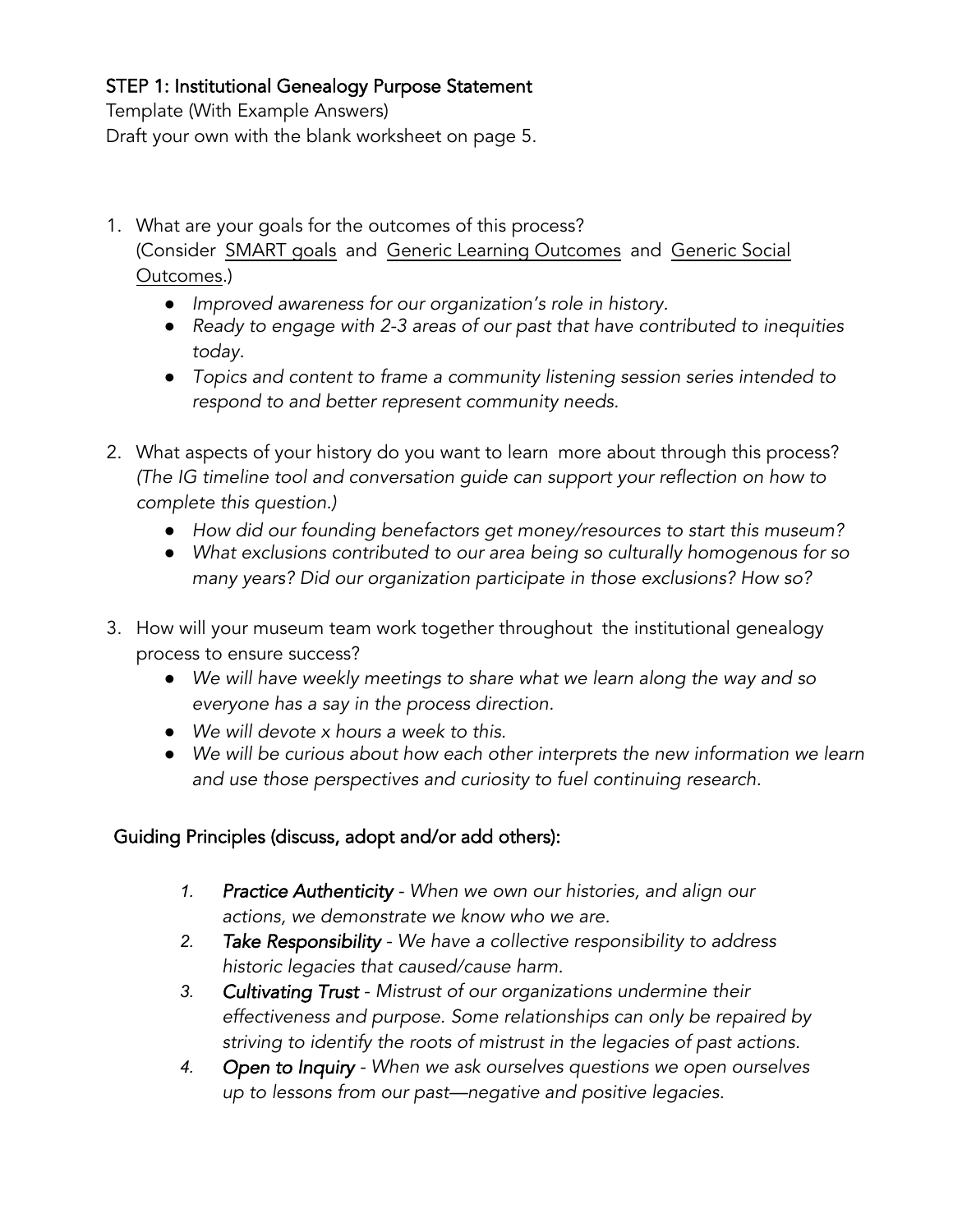#### Step 1: Institutional Genealogy Purpose Statement

1. What are your goals for the outcomes of this process?

2. What aspects of your history do you want to learn more about through this process? (The IG timeline tool and conversation guide can support your reflection on how to complete this question.)

3. How will your museum team work together throughout the institutional genealogy process to ensure success?

Our Guiding Principles: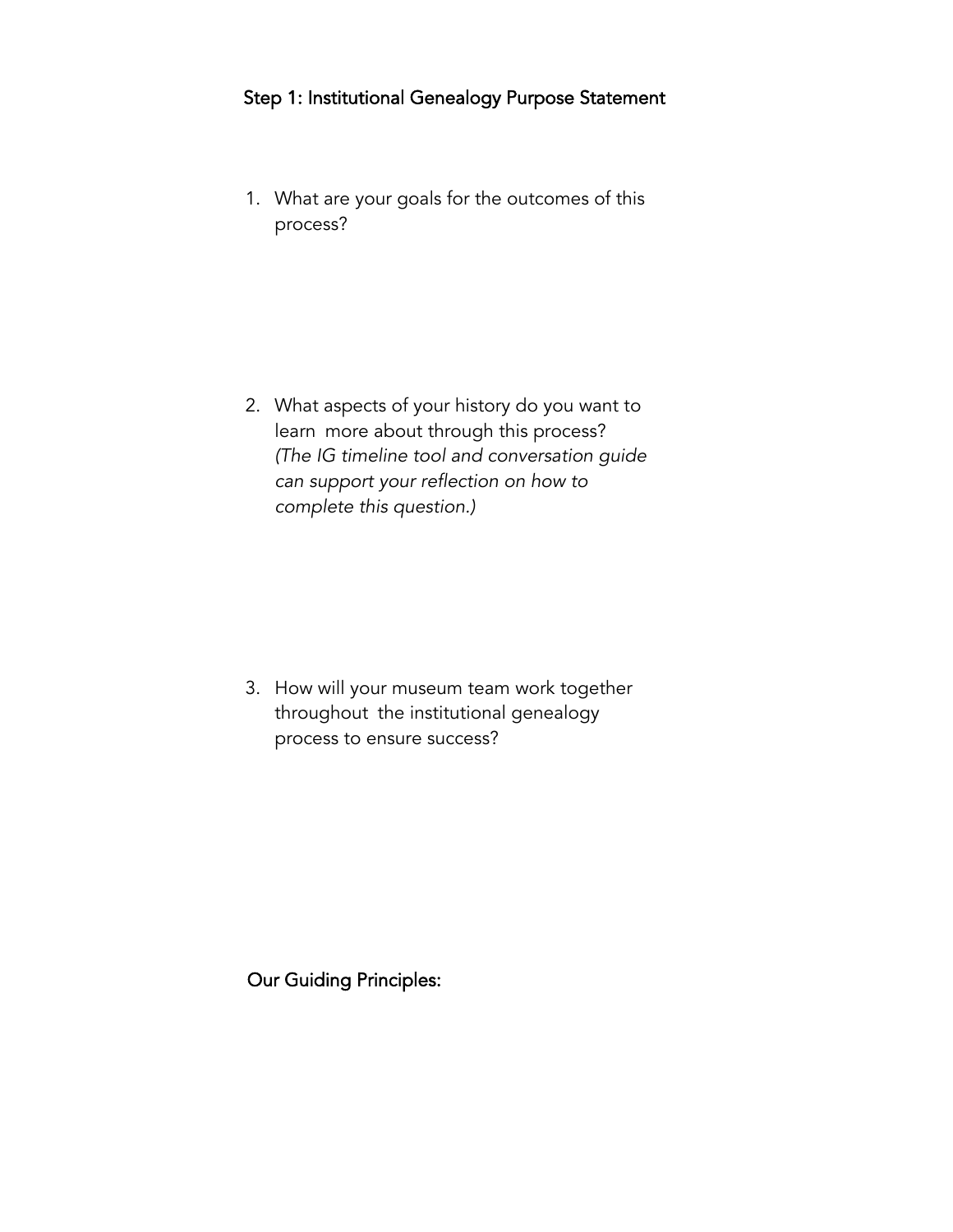#### Step 1: Institutional Genealogy Timeline

Customizing Guide

The institutional genealogy timeline is a customizable visual tool that you can use to locate your organization's founding and development within the broader historical environment (and within a local context.) It is not meant to be an exhaustive or didactic timeline. It is a tool that your organization can continue to customize and reflect on and which can help catalyze new questions about your organization's historic narrative. These new questions can be conversation starters and spring-boards for continuing research into your organization's past.

Put a black dot on a blank version of the timeline and mark the founding of your organization (page 7). On either end is a time horizon going very far back and stretching many generations in front of you. Events, eras and periods on the prepopulated version of the timeline (page 8) represent important moments of shifting power dynamics or population shifts in the U.S. and regionally. Those shifts reverberated in their impact at the time and the legacies of that impact are felt and experienced today. Use the key questions (page 9) and the prepopulated timeline source guide (page 10-13) to continue customizing your own organization's timeline.

The goal of customizing this tool is to help raise new questions and help you make new connections regarding your organization's history and how it could inform your current relationships and responsibilities. Remember, it is ok not to have any, or all, of the answers to these new questions yet! Answering those new questions will be ongoing work and will continue to be addressed in the next steps in the Institutional Genealogy framework process.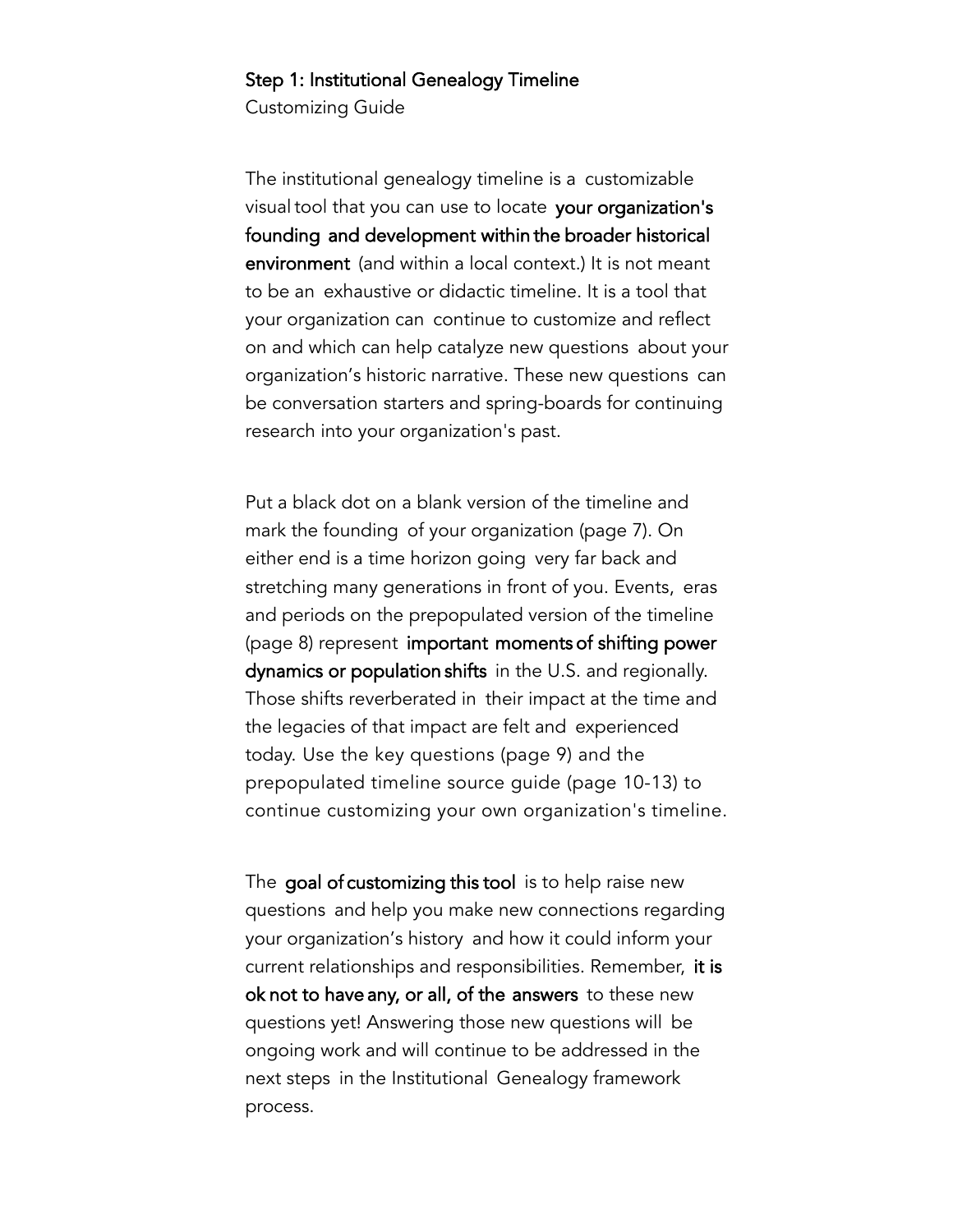Time Immemorial

## A PEOPLE AND POWER



### Future Generations

©Aletheia Wittman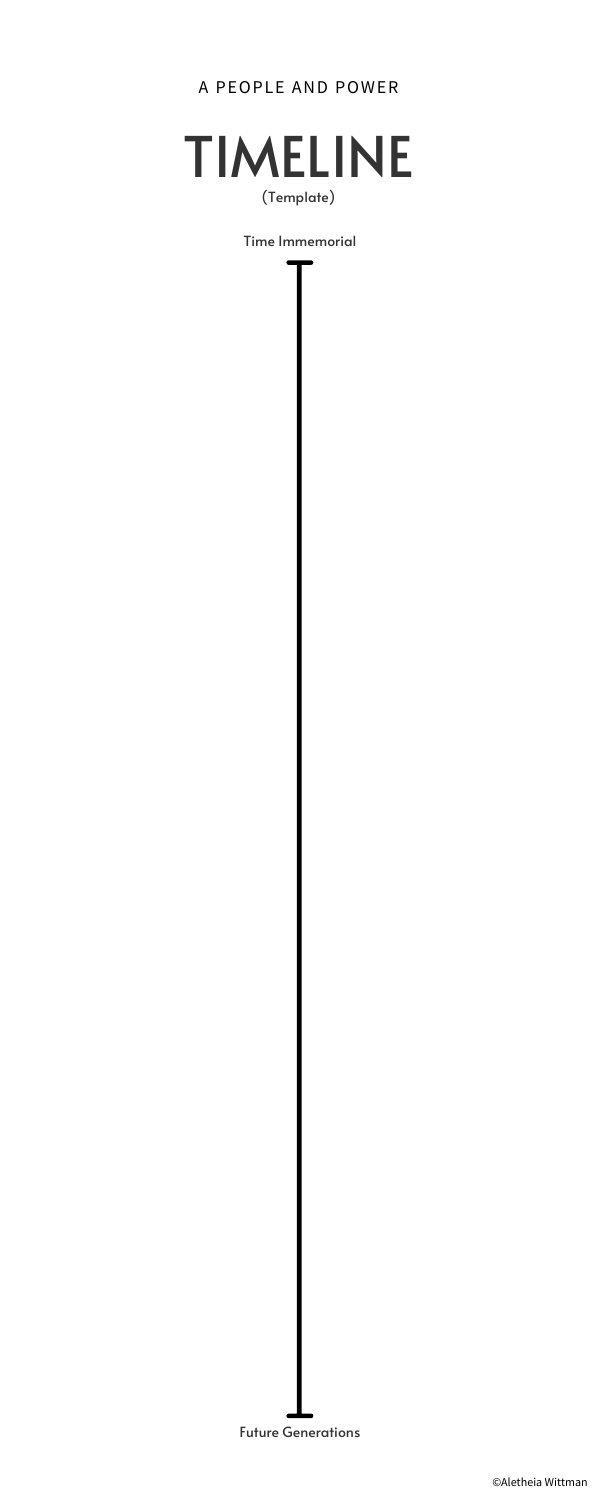### A PEOPLE AND POWER

# TIMELINE

Indigenous societies and culture (are still here)

Trade, Exchange, Visitors, Pandemic, Genocide

(Settler) Colonization, Manifest Destiny and Westward Movement

> Treaty Era, Native American Displacement

Industrial Revolution

Labor Rights Movement

Trans-atlantic slave trade

**Confederate** Monument Boom

Urban Anti-Chinese **Insurrections** 

Birth of Police Patrols

Post-Civil War Reconstruction

Time Immemorial

Immigration Boom, Immigration Bans, Chinese Exclusion Act

Jim Crow Laws



Sundown Town Boom

Dawes Act Native Bording Schools

City Beautiful Movement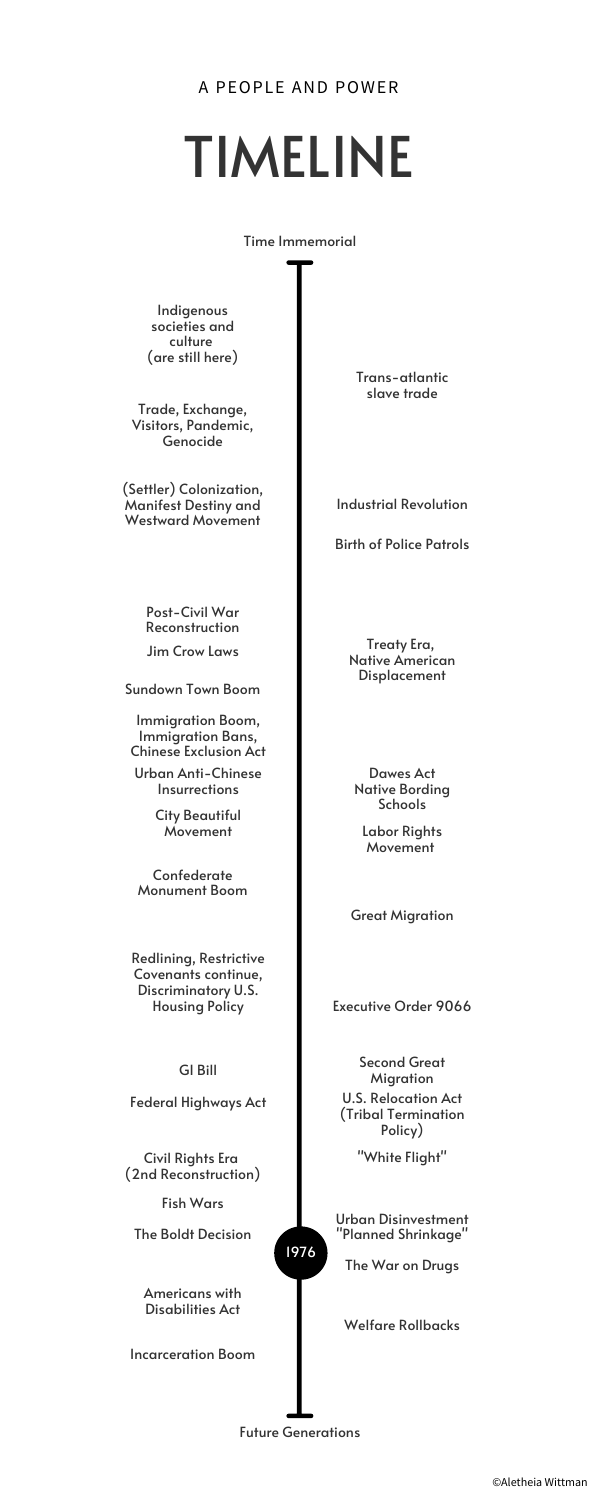#### TIMELINE KEY QUESTIONS

(Ask these questions of yourself and a group of your organization's internal stakeholders when using the pre-populated timeline to react to.)

- 1. Are there any events or periods referred to here (page 8 timeline) that we should discuss before talking about our own organization's past?
- 2. What do you notice about where we would mark our organization's founding on this timeline?
- 3. What new questions about our organization's historic narrative are coming up for all of us as we look at this timeline?
- 4. Knowing what we do of our current historic narrative, how do these current historic narratives acknowledge (or not acknowledge) the broader historical context?
- 5. What more seems important to learn about our organization's history, given our organization's relationship to context indicated on page 8?
- 6. What other local context should be added to our timeline (page 7)?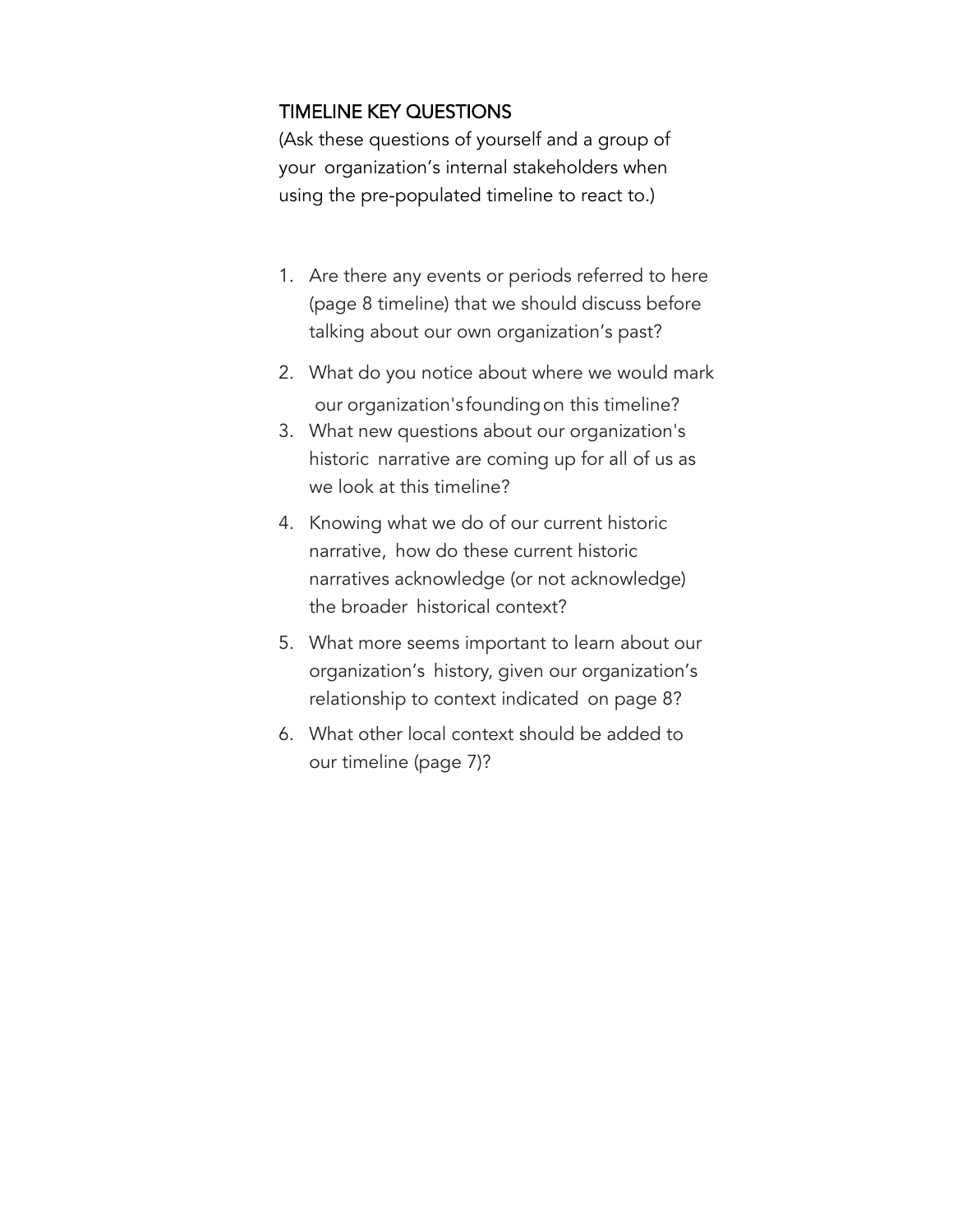#### TIMELINE BACKGROUND SOURCES

The following list indicates one to two resources to learn more about each of the events, eras and periods that are named on the prepopulated example timeline tool. These offer a starting point as you reflect individually on your organization's timeline or can help you build confidence leading a conversation about this timeline at your home institution. Some of these resources address Pacific Northwest histories as an example of the unique ways national histories, policies and culture manifest locally. What events, eras and periods might you add to localize your timeline?

#### Indigenous societies and culture (are still here)

"Essential Understandings", Native Knowledge 360 Project, National Museum of the American Indian[,https://americanindian.si.edu/nk360/pnw-history-culture#](https://americanindian.si.edu/nk360/pnw-history-culture#)

#### Oregon Country (currently WA state) Black Exclusion Laws

Oregon Territory Bans Free Black people,<https://calendar.eji.org/racial-injustice/jun/26>

#### The Pacific Northwest's Black Exclusion Laws Introduced

"Black Exclusion Laws in Oregon," Oregon Historical Society [https://www.oregonencyclopedia.org/articles/exclusion\\_laws/#.YJWDxy-cbBI](https://www.oregonencyclopedia.org/articles/exclusion_laws/#.YJWDxy-cbBI)

#### Trans-Atlantic slave trade

Slave Voyages Digital Memorial and Database, <https://www.slavevoyages.org>

#### Settler Colonization, Manifest Destiny and Westward Movement

"Settler Colonization", Bibliography, [https://www.oxfordbibliographies.com/view/document/obo-9780190221911/](https://www.oxfordbibliographies.com/view/document/obo-9780190221911/obo-9780190221911-0029.xml) obo-9780190221911-0029.x [ml](https://www.oxfordbibliographies.com/view/document/obo-9780190221911/obo-9780190221911-0029.xml) "Boundary Disputes and Manifest Destiny" Chapter 13: The Farthest West in Canadian History

Pre-Confederation,

[https://opentextbc.ca/preconfederation/chapter/13-6-boundary-disputes-and-manifest](https://opentextbc.ca/preconfederation/chapter/13-6-boundary-disputes-and-manifest-destiny/)destiny/

#### Industrial Revolution

"Lesson: 14—Industrialization, Technology and Environment in Washignton" [https://www.washington.edu/uwired/outreach/cspn/Website/Classroom%20Materials/Pacific%](https://www.washington.edu/uwired/outreach/cspn/Website/Classroom%20Materials/Pacific%20Northwest%20History/Lessons/Lesson%2014/14.html) 2014/14.html

#### Birth of Police Patrols

"The Slave Patrol and Jim Crow Origins of Policing," American Bar Assocaition [https://www.americanbar.org/groups/crsj/publications/human\\_rights\\_magazine\\_home/civil](https://www.americanbar.org/groups/crsj/publications/human_rights_magazine_home/civil-rights-reimagining-policing/how-you-start-is-how-you-finish/)rights-reimagi[ning-policing/how-you-start-is-how-you-finish/](https://www.americanbar.org/groups/crsj/publications/human_rights_magazine_home/civil-rights-reimagining-policing/how-you-start-is-how-you-finish/)

#### Post-Civil War Reconstruction

Henry Louis Gates Jr. "How Reconstruction Still Shapes American Racism" <https://time.com/5562869/reconstruction-history/>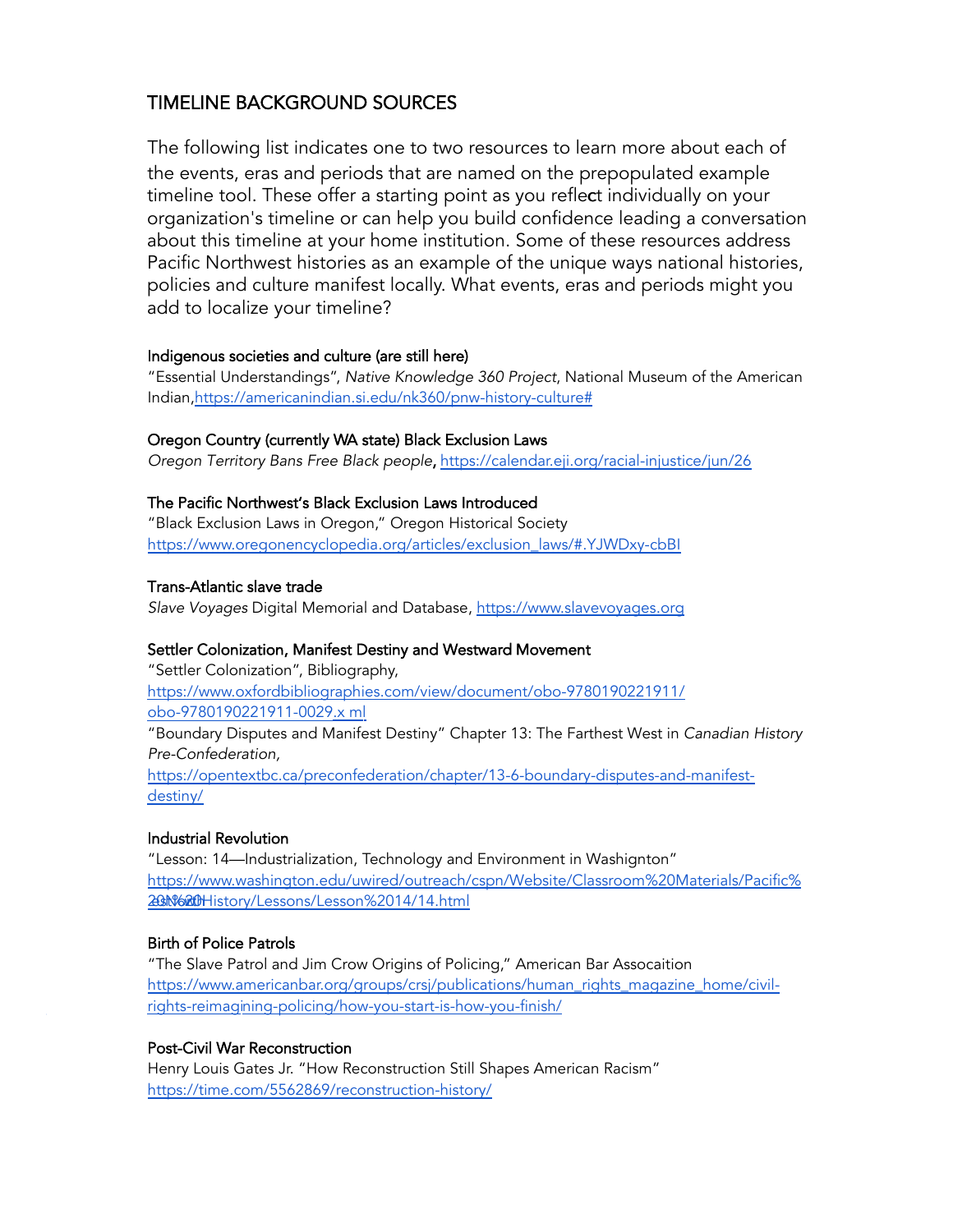#### Jim Crow Laws

"Jim Crow Laws", Equal Justice Initiative, <https://eji.org/news/history-racial-injustice-jim-crow-laws/>

#### Treaty Era, Native American Displacement

Treaty Era <https://library.law.howard.edu/civilrightshistory/indigenous/treaty> Removal Era <https://library.law.howard.edu/civilrightshistory/indigenous/removal>

#### Sundown Town Boom

"Sundown Towns", Black Past.org [https://www.blackpast.org/african-american-history/sundown](https://www.blackpast.org/african-american-history/sundown-towns/)towns/

#### Immigration Boom, Immigration Bans, Chinese Exclusion Act

"Chinese Immigration and Chinese Exclusion Act" <https://history.state.gov/milestones/1866-1898/chinese-immigration> "Immigration to the United States 1851-1900" [https://www.loc.gov/classroom-materials/united-states-history-primary-source-timeline/rise-of](https://www.loc.gov/classroom-materials/united-states-history-primary-source-timeline/rise-of-industrial-america-1876-1900/immigration-to-united-states-1851-1900/)industrial-[america-1876-1900/immigration-to-united-states-1851-1900/](https://www.loc.gov/classroom-materials/united-states-history-primary-source-timeline/rise-of-industrial-america-1876-1900/immigration-to-united-states-1851-1900/)

#### Anti-Chinese Laws and Violence

Chinese Immigration and Chinese Exclusion, <https://history.state.gov/milestones/1866-1898/chinese-immigration>

#### Anti-Chinese Violence and Insurrection in the PNW

"Exclusion in Washington" Washington State Historical Society <https://www.washingtonhistory.org/wp-content/uploads/2020/04/WAExclusion.pdf>

#### Dawes Act, Native Boarding Schools

"The Allotment and Assimilation Era", <https://library.law.howard.edu/civilrightshistory/indigenous/allotment>

#### Native Boarding Schools in Washington State

National Native American Boarding School Healing Coalition List by State, <https://boardingschoolhealing.org/list/>

#### City Beautiful Movement

"Making America Beautiful Again...Again" <https://eidolon.pub/city-beautiful-9b6943bc7473>

#### Labor Rights Movement

Civil Rights and Labor History Consortium a the University of Washington <http://depts.washington.edu/labhist/>

#### Confederate Monument Boom

"Confederate Statues Were Built To Further A 'White Supremacist Future," https://www.npr.org/2017/08/20/544266880/confederate-statues-were-built-to-further-a-white-supremac future

#### Great Migration

"The Great Migration: 1950-1960," BlackPast.org <https://www.blackpast.org/african-american-history/great-migration-1915-1960/>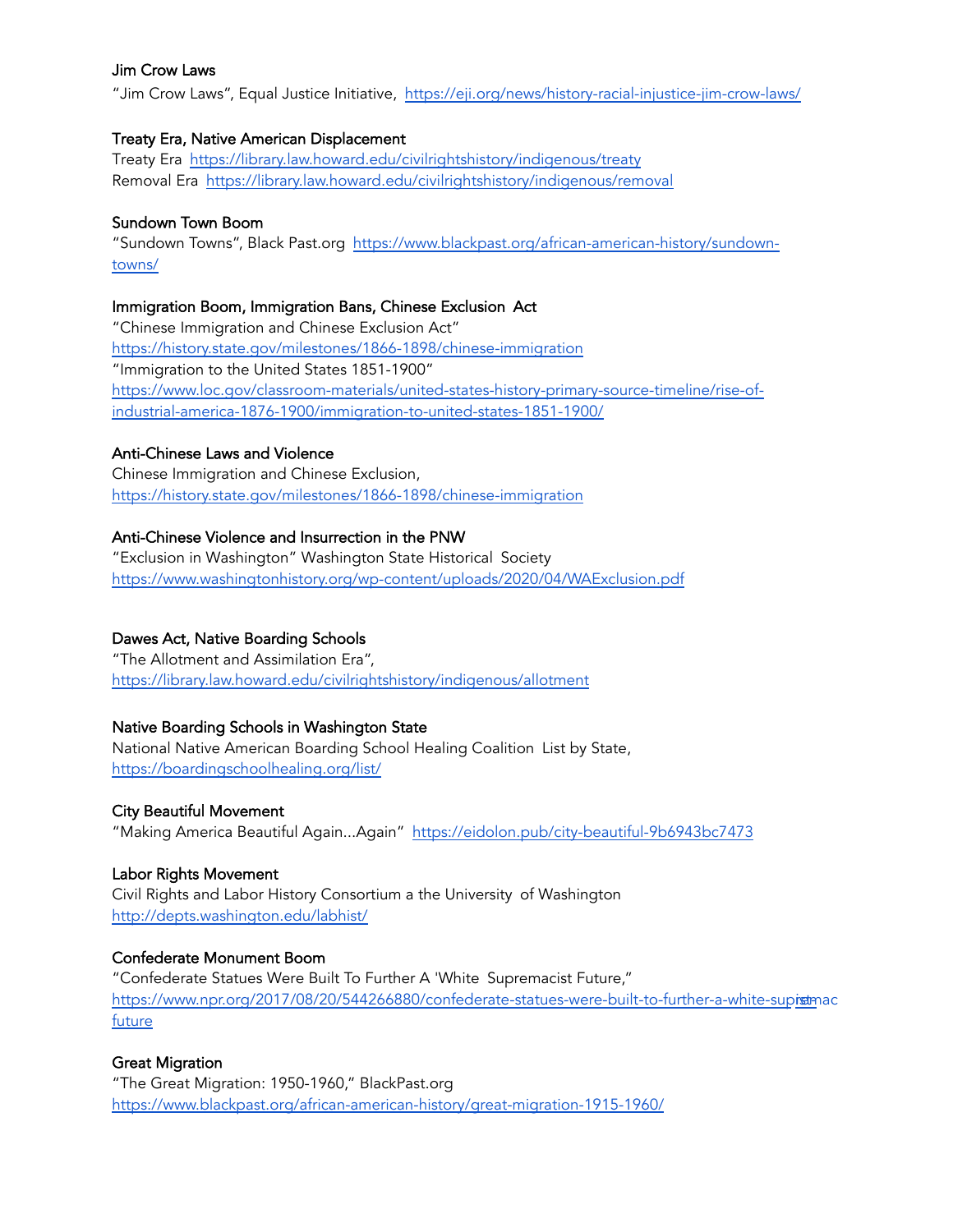#### Executive Order 9066

"Japanese American Incarceration Era Collection", National Museum of American History [https://americanhistory.si.edu/collections/object-groups/japanese-american](https://americanhistory.si.edu/collections/object-groups/japanese-american-incarceration)incarceration

#### Redlining, Restrictive Covenants Continue, Discriminatory US Housing Policy

Richard Rothstein. The Color of Law: A forgotten History of How Our Government Segregated America More about this book, and related media, can be found on the Equal Justice Initiative's website: [https://www.epi.org/publication/the-color-of-law-a-forgotten-history-of-how-our-government](https://www.epi.org/publication/the-color-of-law-a-forgotten-history-of-how-our-government-segregated-america/)segregated-arma/

"HOLC "Redlining" Maps: The Persistent Structure Of Segregation And Economic Inequality" National Community Reinvestment Coalition <https://ncrc.org/holc/>

#### GI Bill

"GI Bill opened doors to college for many vets, but politicians created a separate one for Blacks" [https://theconversation.com/gi-bill-opened-doors-to-college-for-many-vets-but-politicians-created-a](https://theconversation.com/gi-bill-opened-doors-to-college-for-many-vets-but-politicians-created-a-separate-one-for-blacks-126394)sepa[rtae-one-for-blacks-126394](https://theconversation.com/gi-bill-opened-doors-to-college-for-many-vets-but-politicians-created-a-separate-one-for-blacks-126394)

#### Federal Highways Act

"A Brief History of How Racism Shaped Interstate Highways" <https://www.npr.org/2021/04/07/984784455/a-brief-history-of-how-racism-shaped-interstate-highways>

#### Relocation Act (Tribal Termination Policy)

"American Indian Urban Relocation" https://www.ardhivedentionation=trant/letspons/indian-relocation.html [library.law.howard.edu/civilrightshistory/indigenous/termination](https://library.law.howard.edu/civilrightshistory/indigenous/termination)

#### Civil Rights Era 2nd Reconstruction

"The Civil Rights Movement", US House of Representatives, History, Art and Archives [https://history.house.gov/Exhibitions-and-Publications/BAIC/Historical-Essays/Keeping-the-Faith/Civil-](https://history.house.gov/Exhibitions-and-Publications/BAIC/Historical-Essays/Keeping-the-Faith/Civil-Rights-Movement/)R[ihgts-Movement/](https://history.house.gov/Exhibitions-and-Publications/BAIC/Historical-Essays/Keeping-the-Faith/Civil-Rights-Movement/)

#### White Flight

"Separate and unequal: Persistent residential segregation is sustaining racial and economic injustice in the.S", Brookings Institute

[https://www.brookings.edu/essay/trend-1-separate-and-unequal-neighborhoods-are-sustaining-racial](https://www.brookings.edu/essay/trend-1-separate-and-unequal-neighborhoods-are-sustaining-racial-and-economic-injustice-in-the-us/)and[-economic-injustice-in-the-us/](https://www.brookings.edu/essay/trend-1-separate-and-unequal-neighborhoods-are-sustaining-racial-and-economic-injustice-in-the-us/)

#### Urban Disinvestment

"Gentrifying the City: From Racialized Neglect to Racialized Reinvestment" [https://items.ssrc.org/layered-metropolis/gentrifying-the-city-from-racialized-neglect-to-racialized](https://items.ssrc.org/layered-metropolis/gentrifying-the-city-from-racialized-neglect-to-racialized-reinvestment/)reinvesthent/

#### The Boldt Decision

"Understanding Tribal Treaty Rights in Western Washington", Northwest indian Fisheries Commission, <http://nwifc.org/w/wp-content/uploads/downloads/2014/10/understanding-treaty-rights-final.pdf>